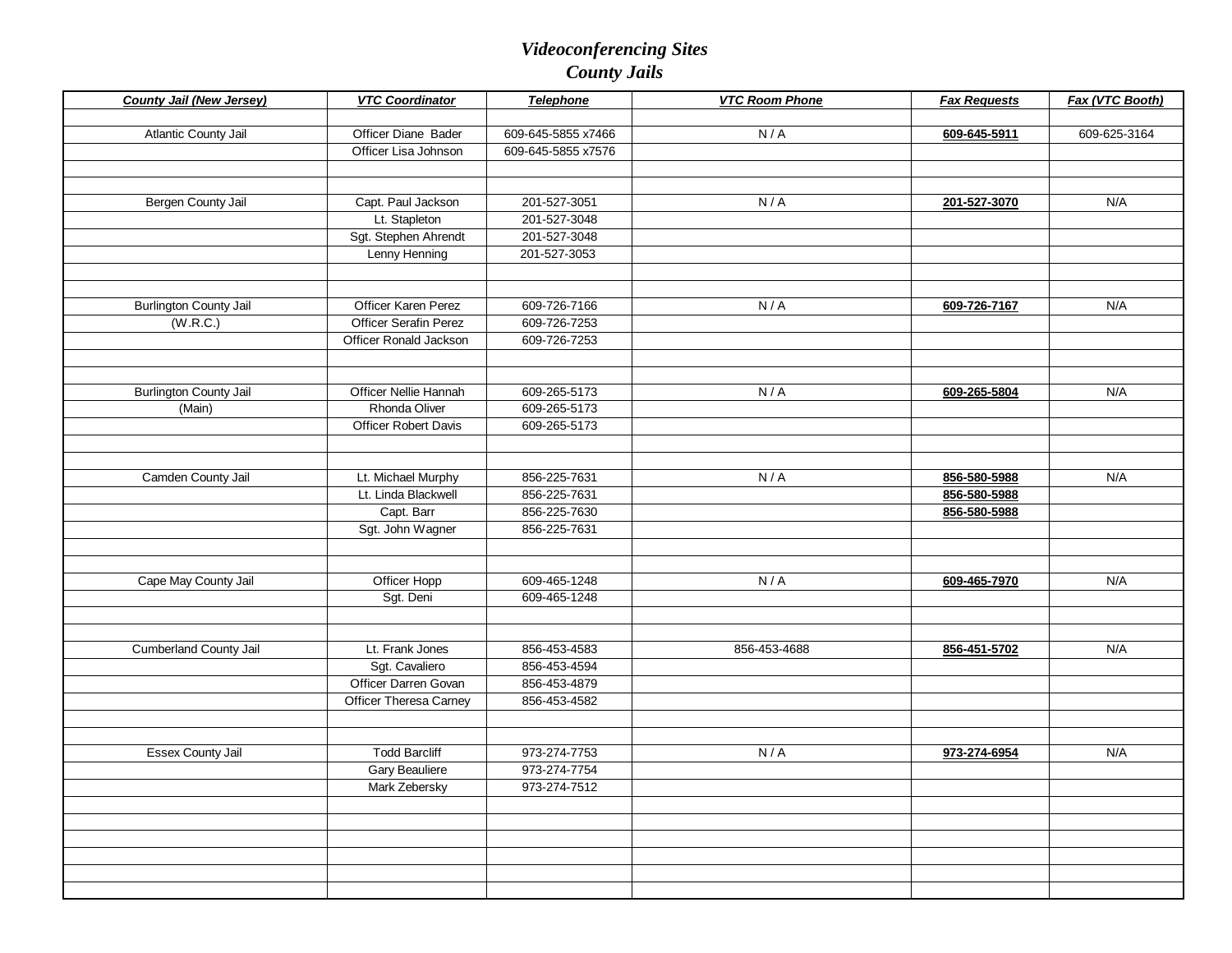| <b>County Jail (New Jersey)</b>         | <b>VTC Coordinator</b>       | <b>Telephone</b>     | <b>VTC Room Phone</b>                    | <b>Fax Requests</b>  | Fax (VTC Booth)        |
|-----------------------------------------|------------------------------|----------------------|------------------------------------------|----------------------|------------------------|
| Gloucester County Jail                  | <b>Officer Mundell Royce</b> | 856-384-4652         | 856-384-4696                             | 856-853-8614         | N/A                    |
|                                         | Officer Ken Curtis           | 856-384-4656         |                                          | 856-384-4636         |                        |
|                                         | Officer Williams             | 856-384-4656         |                                          |                      |                        |
|                                         |                              |                      |                                          |                      |                        |
|                                         |                              |                      |                                          |                      |                        |
| Gloucester County Jail (Women's Center) | Lt. DelGiorno                | 856-384-4618         | N/A                                      | 856-423-3090         | N/A                    |
|                                         | Lt. B. Britt                 | 856-384-4653         |                                          |                      |                        |
|                                         | Lt. R. Graci                 | 856-384-4653         |                                          |                      |                        |
|                                         | Sgt. Underwood               | 856-423-1674         |                                          |                      |                        |
|                                         |                              |                      |                                          |                      |                        |
| Hudson County Jail                      | <b>Officer Tony Amaro</b>    | 973-491-5747         | N/A                                      | 973-589-5225         | 973-491-0725           |
|                                         | Officer Sandra Petersen      | 973-491-5741         |                                          |                      |                        |
|                                         | <b>Officer Rose Costa</b>    | 973-491-5382         |                                          |                      |                        |
|                                         |                              |                      |                                          |                      |                        |
| Hunterdon County Jail                   | Sgt. D. Lauyer               | 908-788-1184         | N/A                                      | 908-806-4340         | <b>TBA</b>             |
|                                         | Sgt. M. Johnson              | 908-788-1184         |                                          |                      |                        |
|                                         | Sgt. J. Ent                  |                      |                                          |                      |                        |
|                                         | Officer Walker               |                      |                                          |                      |                        |
|                                         | Lt. Tim Fleming              |                      |                                          |                      |                        |
|                                         |                              |                      |                                          |                      |                        |
|                                         |                              |                      |                                          |                      |                        |
| Mercer County Jail                      | Officer Glendolyn Gibson     | 609-583-3554         | 609-773-0271                             | 609-397-8513         | 609-397-8513 (Main)    |
|                                         | Lt. Sandra Rue-Davis         | 609-583-3545 x2227   | 609-397-8643                             |                      |                        |
|                                         | Officer Donna Fields         | 609-583-3554         | N/A                                      |                      |                        |
|                                         | <b>Officer Robin Toliver</b> | 609-583-3554         | 609-397-3175                             |                      |                        |
|                                         |                              |                      | 609-397-3247                             |                      |                        |
|                                         |                              |                      | 609-397-3146                             |                      |                        |
|                                         |                              |                      |                                          |                      |                        |
| Middlesex County Jail                   | Sgt. Vito LaSala             | 732-951-3357         | 732-951-0861                             | 732-297-2947         | 732-951-3308 (Booth 1) |
|                                         | Sgt. Theresa McAtee          | 732-951-3357         | 732-297-7954                             |                      | 732-297-8672 (Booth 2) |
|                                         |                              |                      |                                          |                      |                        |
| Monmouth County Jail                    | <b>Medora Morris</b>         | 732-431-7860 x: 1424 | Booth 1: IP Address: 8.36.81.33##1007861 | 732-845-2021         | N/A                    |
|                                         | Office Silva                 | 732-431-7840 x: 1422 |                                          |                      |                        |
|                                         |                              |                      |                                          |                      |                        |
| Morris County Jail                      | Warden Frank Corrente        | 973-631-5410         | Not Available                            | <b>Not Available</b> | Not Available          |
|                                         | Staci Santucci               | 973-285-6042         |                                          |                      |                        |
|                                         |                              |                      |                                          |                      |                        |
|                                         |                              |                      |                                          |                      |                        |
|                                         |                              |                      |                                          |                      |                        |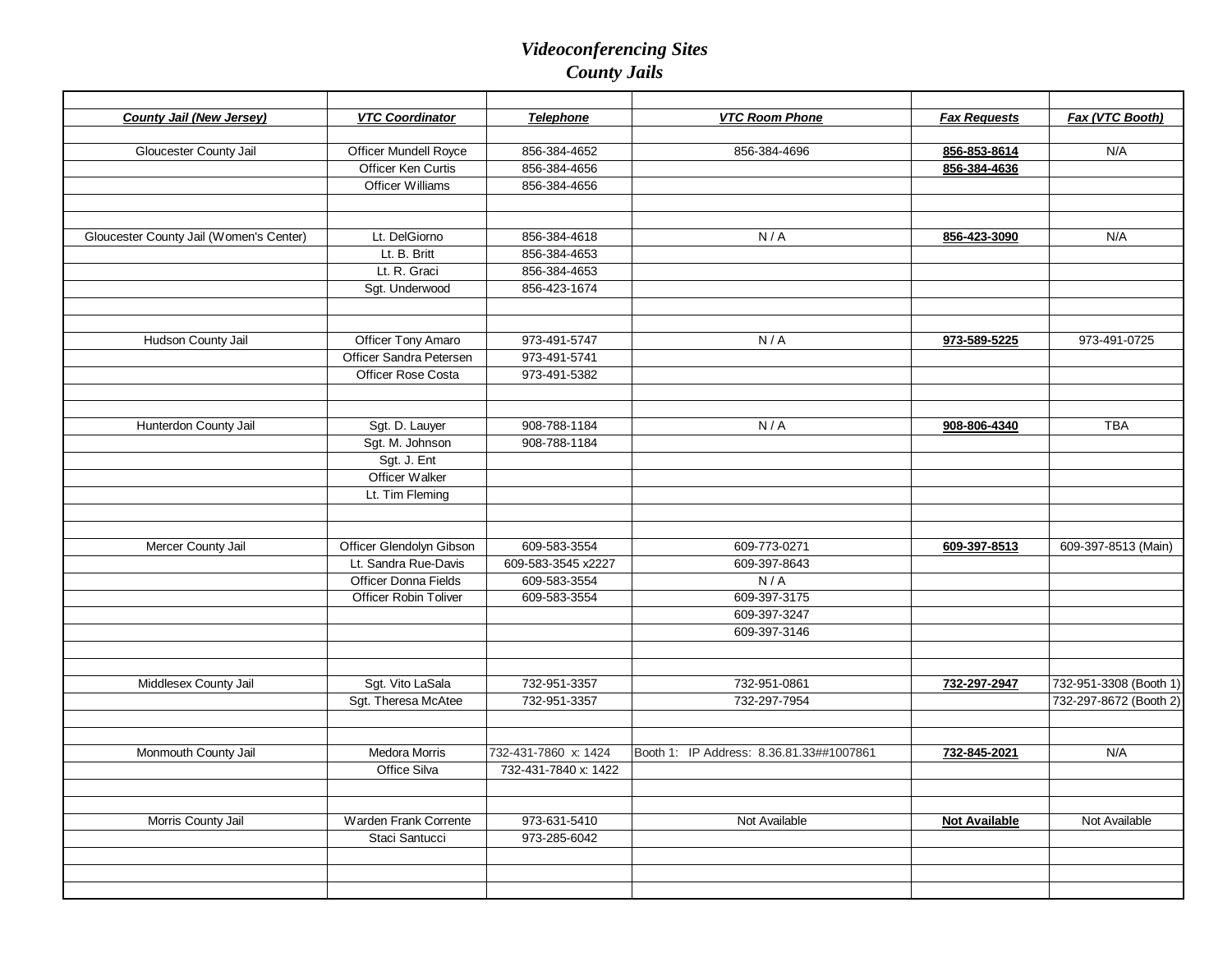| <b>County Jail (New Jersey)</b> | <b>VTC Coordinator</b>    | Telephone            | <b>VTC Room Phone</b> | <b>Fax Requests</b>  | Fax (VTC Booth) |
|---------------------------------|---------------------------|----------------------|-----------------------|----------------------|-----------------|
|                                 |                           |                      |                       |                      |                 |
| Ocean County Jail               | Sgt. Scott Dingus         | 732-929-2043 x5539   | 732-929-2043 x5539    | 732-506-5098         | N/A             |
|                                 | Lt. Spina                 | 732-929-2043 x3359   |                       |                      |                 |
|                                 | Capt. Nascimento          | 732-929-2043 x3327   |                       |                      |                 |
|                                 | Capt. Franzoso            | 732-929-2043 x7687   |                       |                      |                 |
|                                 |                           |                      |                       |                      |                 |
|                                 |                           |                      |                       |                      |                 |
| Passaic County Jail             | Patricia Beckles          | 973-881-4620 x5 or 7 | N/A                   | 973-569-0307         | N/A             |
|                                 |                           |                      |                       |                      |                 |
|                                 |                           |                      |                       |                      |                 |
| Salem County Jail               | Shannon A. Watson         | 856-769-4300 x702    | N/A                   | 856-769-3578         | <b>TBA</b>      |
|                                 | Donna J. Faris            | 856-769-4300 x703    |                       | 856-769-3582         |                 |
|                                 | Joyce S. Massey           | 856-769-4300 x730    |                       |                      |                 |
|                                 | Ray C. Skradzinsky        | 856-769-4300 x701    |                       |                      |                 |
|                                 |                           |                      |                       |                      |                 |
|                                 |                           |                      |                       |                      |                 |
| Somerset County Jail            | Cpl. John Niedzwiecki     | 908-231-7149         | N/A                   | 908-231-0095         | N/A             |
|                                 | Sgt. Julius (Dusty) Varga |                      |                       |                      |                 |
|                                 |                           |                      |                       |                      |                 |
|                                 |                           |                      |                       |                      |                 |
| Sussex County Jail              | Undersheriff DiMarco      | 973-579-0875         | Not Available         | <b>Not Available</b> | Not Available   |
|                                 |                           |                      |                       |                      |                 |
| Union County Jail               | Officer Patricia Mauko    | 908-659-2014         | 908-558-2307          | 908-558-6944         | N/A             |
|                                 | Capt. Scott Stulpin       | 908-558-2309         |                       |                      |                 |
|                                 |                           |                      |                       |                      |                 |
|                                 |                           |                      |                       |                      |                 |
| Warren County Jail              | Sgt. Robert Garatty       | 908-475-7918         | N/A                   | 908-475-5953         | N/A             |
|                                 | Sgt. Martin Wright        | 908-475-7900         |                       |                      |                 |
|                                 | Deputy Warden Brothers    | 908-475-7900         |                       |                      |                 |
|                                 |                           |                      |                       |                      |                 |
|                                 |                           |                      |                       |                      |                 |
|                                 |                           |                      |                       |                      |                 |
|                                 |                           |                      |                       |                      |                 |
|                                 |                           |                      |                       |                      |                 |
|                                 |                           |                      |                       |                      |                 |
|                                 |                           |                      |                       |                      |                 |
|                                 |                           |                      |                       |                      |                 |
|                                 |                           |                      |                       |                      |                 |
|                                 |                           |                      |                       |                      |                 |
|                                 |                           |                      |                       |                      |                 |
|                                 |                           |                      |                       |                      |                 |